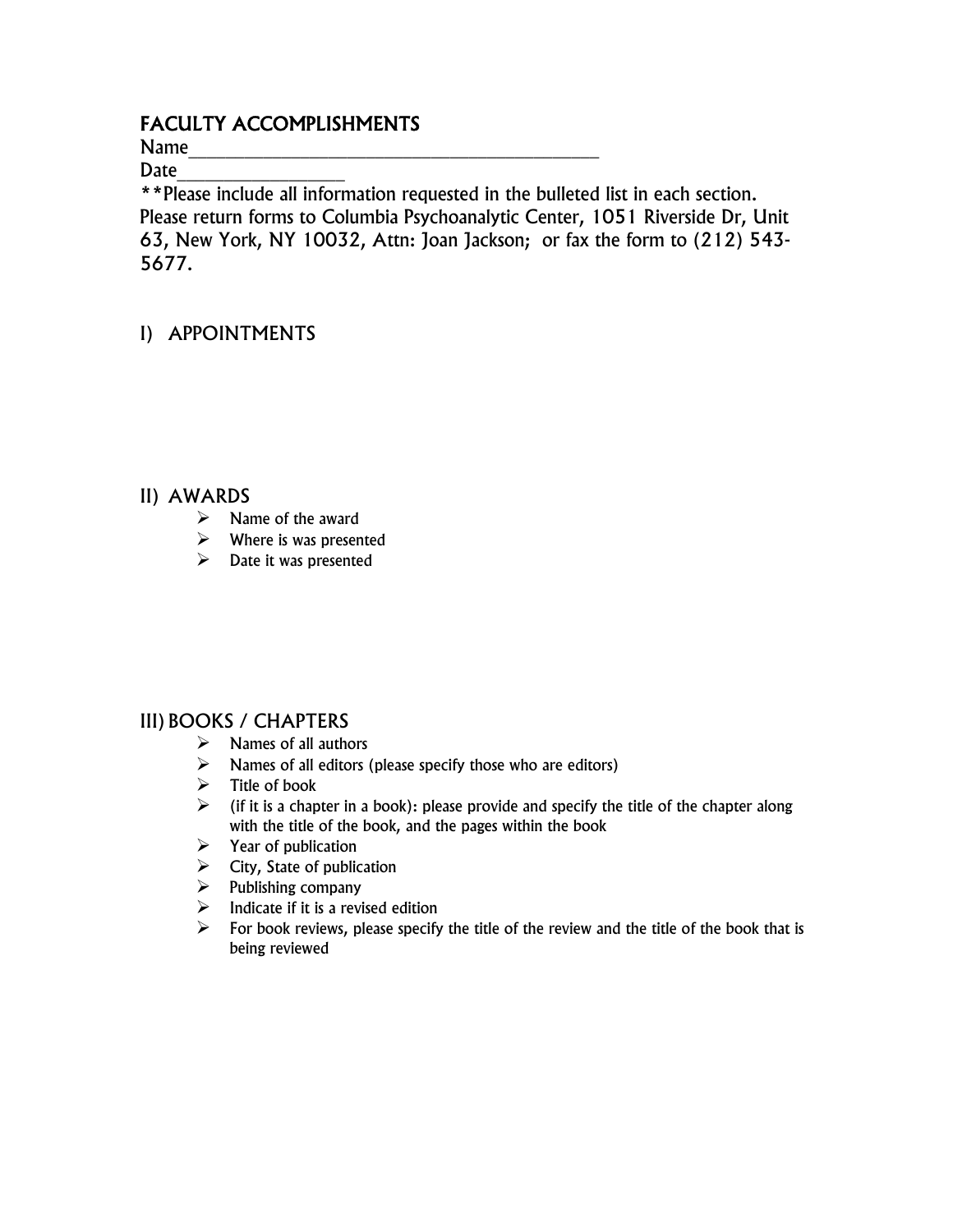## IV)OTHER NOTABLE ACKNOWLEDGEMENTS

#### V) POSTERS

- $\triangleright$  Author of poster
- $\triangleright$  Year and month poster was presented
- $\triangleright$  Where the poster was presented (i.e. title of meeting)
- $\triangleright$  City and State poster was presented

#### VI)PRESENTATIONS

(if presenting a paper)

- $\triangleright$  Author of paper
- $\triangleright$  Year and month paper presented
- $\triangleright$  Title of paper
- $\triangleright$  Where the paper was presented (title of meeting)
- $\triangleright$  City and State of presentation
- (if contributing to a symposium)
- $\triangleright$  Names of presenters
- $\triangleright$  Year and month of presentation
- $\triangleright$  Title of presentation
- $\triangleright$  Name of Chair of symposium
- $\triangleright$  Title of symposium
- $\triangleright$  Where symposium was conducted (title of meeting)
- $\triangleright$  City and State of symposium